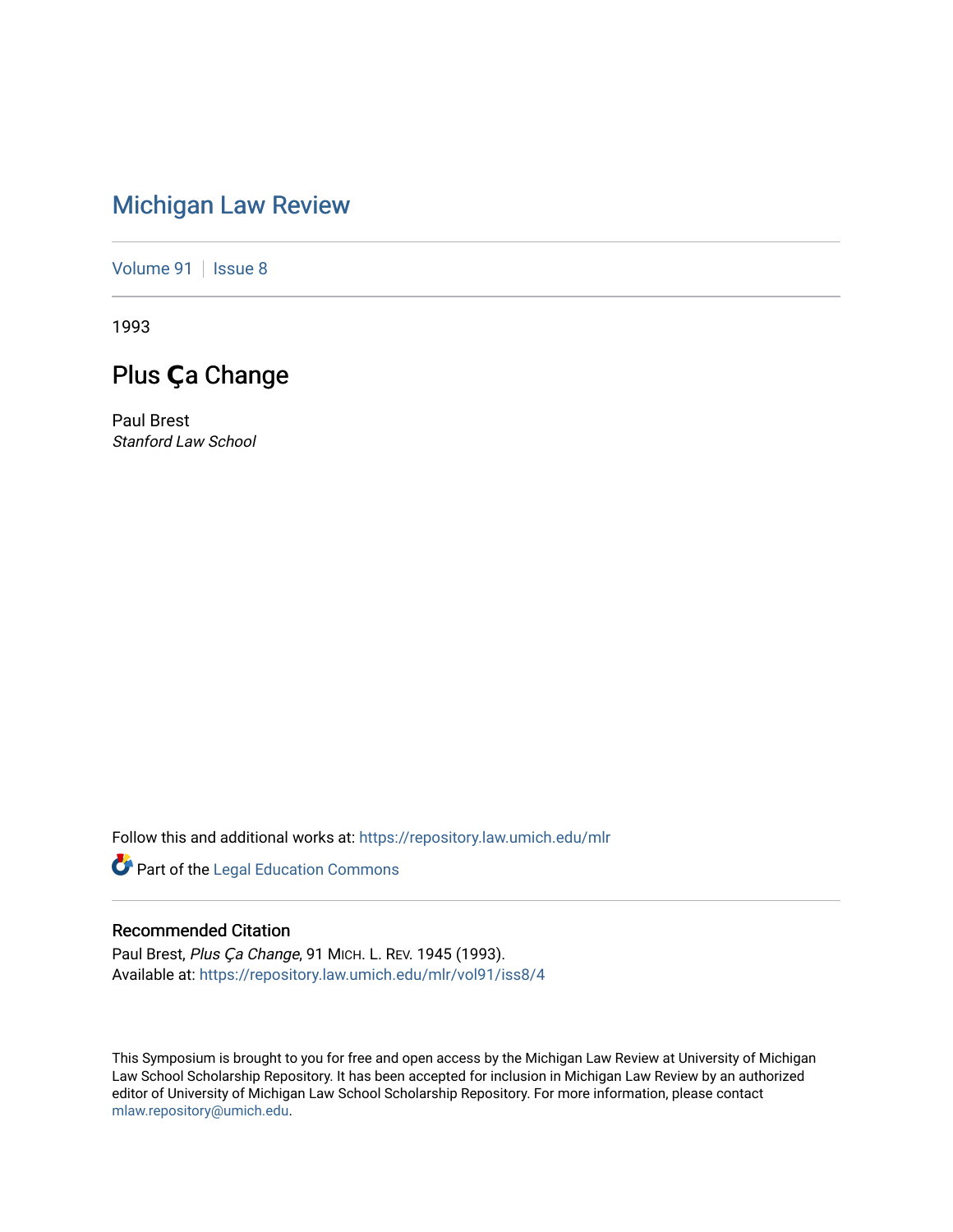# **PLUS CA CHANGE**

#### *Paul Brest\**

Harry Edwards and I both finished law school in 1965, and his article presents an occasion to consider how much the legal academy has changed during the intervening years. Animating Judge Edwards' complaints about the contemporary legal academy is a nostalgia for happier days. His images are of decline  $-$  of a growing disjunction between the academy and practice, of law schools' abandoning their proper missions, of their movement toward pure theory.<sup>1</sup> My own view is quite different. Except for some noteworthy demographic transformations and a healthy broadening of the academic agenda, legal education has changed little during these almost thirty years. I find this regrettable, for reasons I will sketch at the end of this comment.

Especially because my impressions diverge from those of Judge Edwards, let me state two premises that I imagine we share. First, legal education is, at its core, professional education. Our primary aim is to prepare students to become skillful and responsible practicing lawyers, policymakers, and judges. (We prepare future law professors as well, but this is a subsidiary mission.) Second, legal scholarship ought to serve both the practical purpose of aiding these various professionals in their work and the intellectual purpose of expanding legal knowledge and thought for their own sake. The two aims are related for, like basic research in other fields, knowledge pursued for its own sake sometimes turns out to have practical implications. With this introduction, let me offer my own thoughts about the legal academy then and now.

#### INTELLECTUAL AGENDAS

When Judge Edwards and I were law students, the academy was dominated by a single school of legal thought: "legal process" - an amalgam of policy-oriented doctrinalism and concern for the differing competencies of legislatures, administrative agencies, and courts in legal decisionmaking. At Harvard and many other schools, legal pro-

<sup>•</sup> Richard E. Lang Professor and Dean, Stanford Law School. A.B. 1962, Swarthmore Col· lege; LL.B. 1965, Harvard Law School - Ed.

I. Harry T. Edwards, *The Growing Disjunction Between Legal Education and the Legal Profession,* 91 MICH. L. REv. 34 (1992) (the first paragraph describes the disjunction).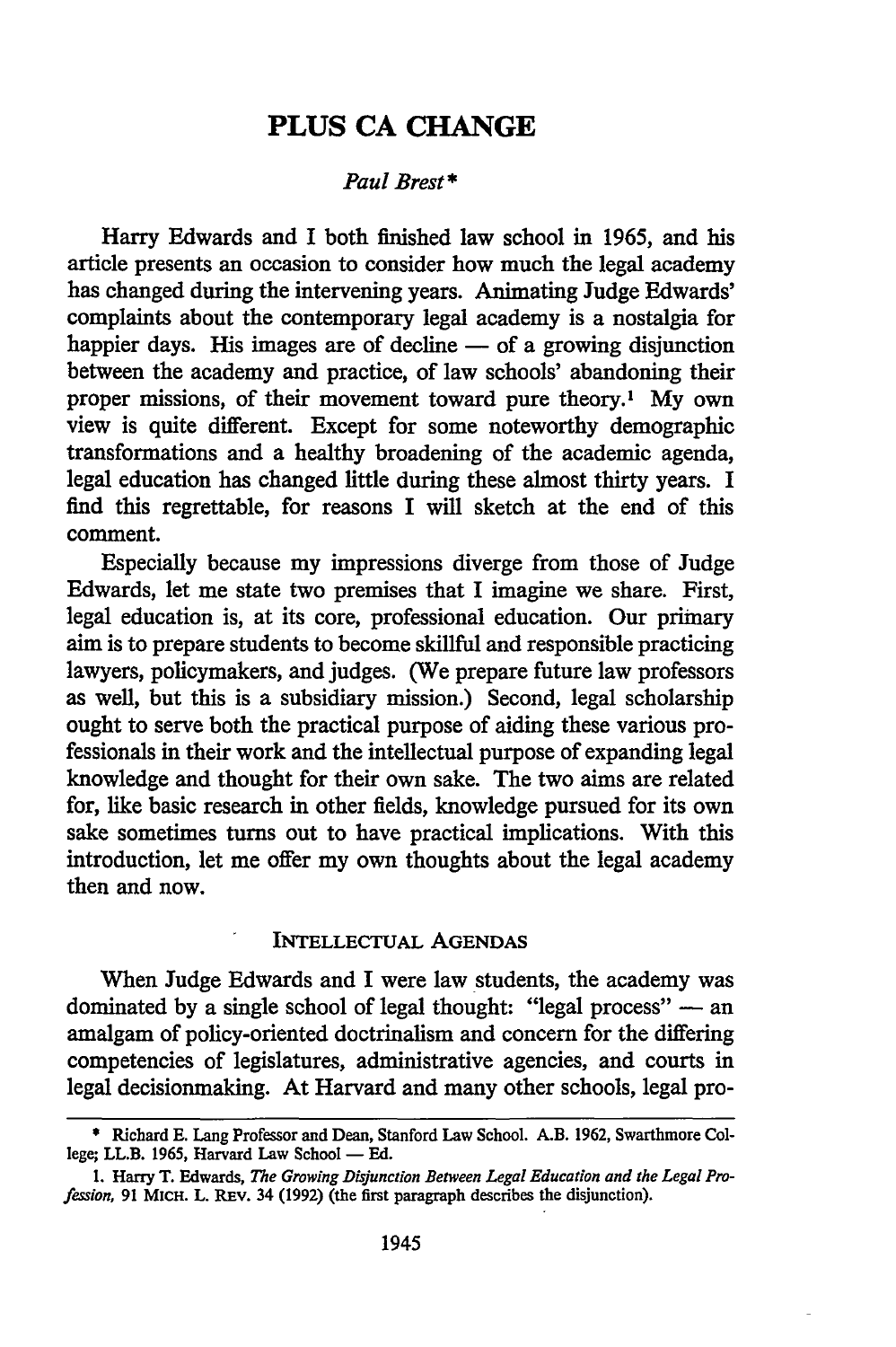cess was the only game in town. To use a term that one would not have encountered in law reviews in those days, but that has been made almost commonplace by critical legal studies (CLS), it was "hegemonic."

Legal process has been remarkably tenacious, and it remains the tacit core of most law teaching and scholarship today. Especially in the scholarly sphere, however, it now competes with a number of other genres. Of these, law and economics is the most influential, having infiltrated the very vocabulary of private law and even some parts of public law. Critical legal studies, a descendent of the legal realist movement, challenged legal process' claims to be nonideological and opposed itself to the ideology of law and economics. I speak in the past tense because  $CLS$  - whose size, influence, and threat to the dominant order were in any event exaggerated by the spectacle of Harvard's civil war  $-$  has largely been eclipsed by the critical race and feminist scholarship to which it gave rise. These newer genres purport to view the legal system from the perspective of those on "the bottom"2 and sometimes rely on real or fictitious narratives as much as on more conventional forms of legal analysis. The contemporary law and literature movement has been influenced both by CLS and the postmodernist approaches commonplace in the humanities. Law and society, and especially the empirical study of legal institutions, also has roots in legal realism; it has not flourished to nearly the same degree as scholarship that can be done without ever leaving one's office. While some of the writing in these contemporary genres is quite abstractly theoretical, quite a lot is avowedly policy- and practice-oriented, proposing and arguing for doctrinal and institutional law reform.3

#### THE PROFESSORIATE

With several exceptions, the faculty that has brought about this change looks and acts very much like its predecessors. Then, as now,

<sup>2.</sup> *See, e.g.,* Mari J. Matsuda, *Looking to the Bottom: Critical Legal Studies and Reparations,*  22 HARV. C.R.-C.L. L. REv. 323 (1987).

<sup>3.</sup> *See, e.g.,* Robert W. Gordon, *Corporate Law Practice as a Public Calling,* 49 Mo. L. REV. 255 (1990) (CLS); Duncan Kennedy, *The Effect of the Warranty of Habitability on Low Income Housing: ''Milking" and Class Violence,* 15 FLA. ST. U. L. REv. 485 (1987) (CLS); Charles R. Lawrence III, If *He Hollers Let Him Go: Regulating Racist Speech on Campus*, 1990 DUKE L.J. 431 (critical race theory); Catharine A. MacKinnon, *Reflections on Sex Equality Under Low,* 100 YALE L.J. 1281 (1991) (feminist legal theory); Mari J. Matsuda, *Voices of America: Accent, Antidiscrimination Low, and a Jurisprudence for the Last Reconstruction,* 100 YALE L.J. 1329 (1991) (critical race theory); William H. Simon, *Ethical Discretion in Lowyering,* 101 HARV. L. REv. 1083 (1988) (CLS); Joseph W. Singer, *The Reliance Interest in Property,* 40 STAN. L. REv. 611 (1988) (CLS); Robin West, *Progressive and Conservative Constitutionalism,* 88 MICH. L. REV. 641 (1990) (CLS and feminist legal theory).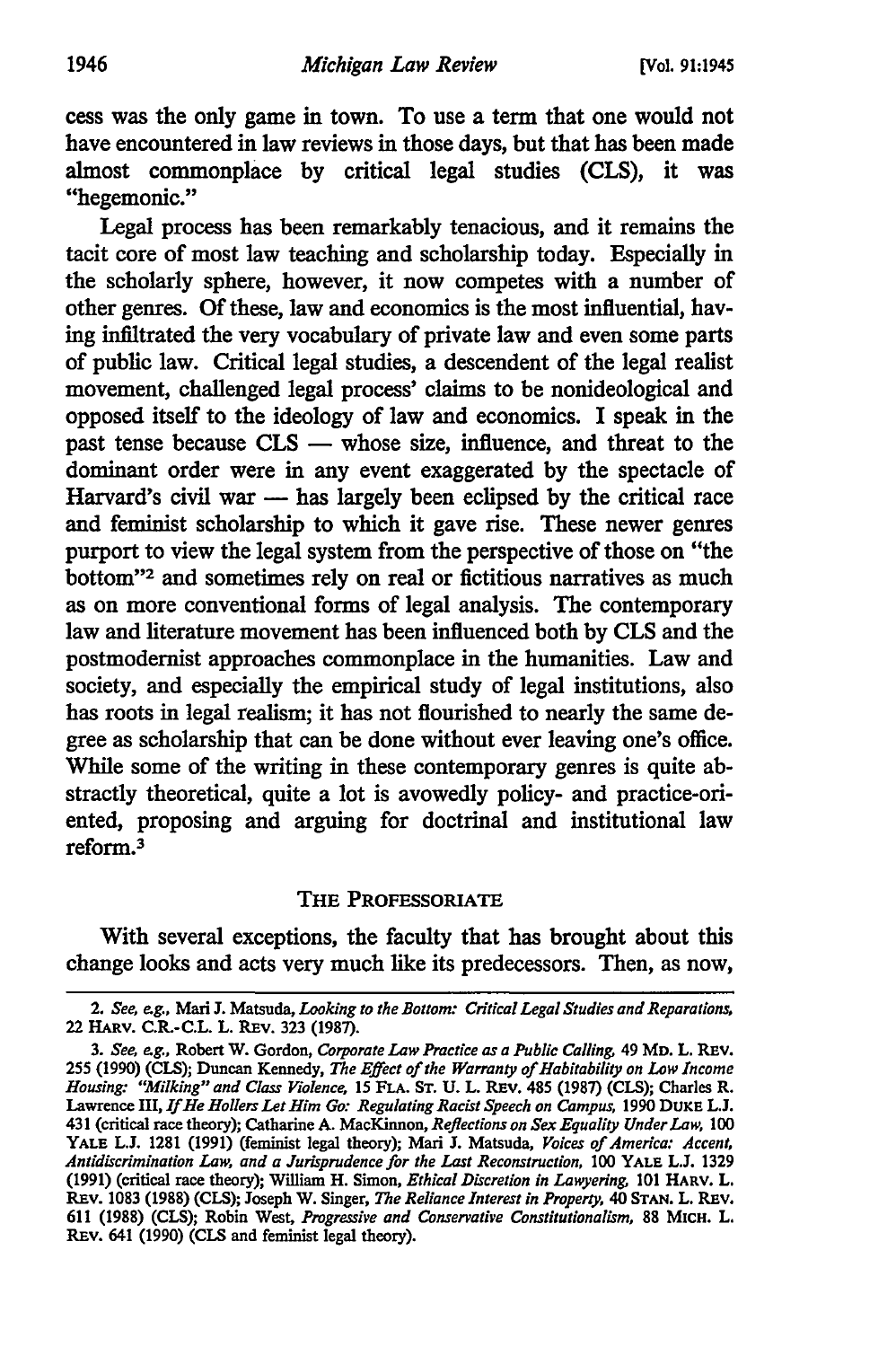the typical law professor has served for a year or two as a law·cierk to a judge and spent several years in practice, typically with a corporate firm. Every era has its great teachers — those who deeply challenge and inspire their students  $-$  as well as its share of less-than-greats. Today's legal academy does not seem to attract more or fewer inspiring teachers than it did in the past.

The two most significant changes in the professoriate are the presence of women and people of color, who were almost entirely absent among the professors with whom Judge Edwards and I studied. While women and minority law professors are responsible for the new genres of feminist legal theory and critical race theory, most do not write or teach in these genres. Rather, they do the same sort of doctrinalpolicy work as their white male counterparts. Another change during these three decades is that more of today's professors  $-$  like the students from whom they are drawn  $-$  have done advanced work, or even hold graduate degrees, in other disciplines — economics, history, philosophy, and medicine. I am not at all certain, however, that these professors' teaching and scholarship tends to be more theoretically oriented than that of their colleagues who hold only J.D.s.

### THE STUDENT BODY

Today's student body is more diverse than Judge Edwards' and my classmates. Nationwide, forty-three percent are women, seventeen percent are members of minority groups,<sup>4</sup> and quite a few have had several years' work experience since college. .

Today's students are less sanguine about the likelihood of a fulfilling professional life and a satisfying mix of a professional and personal life than was our generation  $-$  perhaps an adjustment to contemporary realities. Nonetheless, they do not seem more, or less, career oriented than did our classmates. Now, as then, most graduates of the elite law schools take jobs in the private sector, in large firms in large cities. As before, relatively few expect to work in government or public interest jobs. Indeed, the rising cost of tuition, larger loan burdens, and the widening gulf between private and public sector salaries make it hard for students to resist the large firms.

### CURRICULUM AND PEDAGOGY

The core curriculum, now as then, is doctrinal. When Judge Edwards and I were in law school, the standard first-year courses were a

<sup>4.</sup> Ken Myers, *Statistics Show Minorities Have Bigger Share of Lower Enrollment,* NATL. L.J., Mar. 22, 1993, at 4.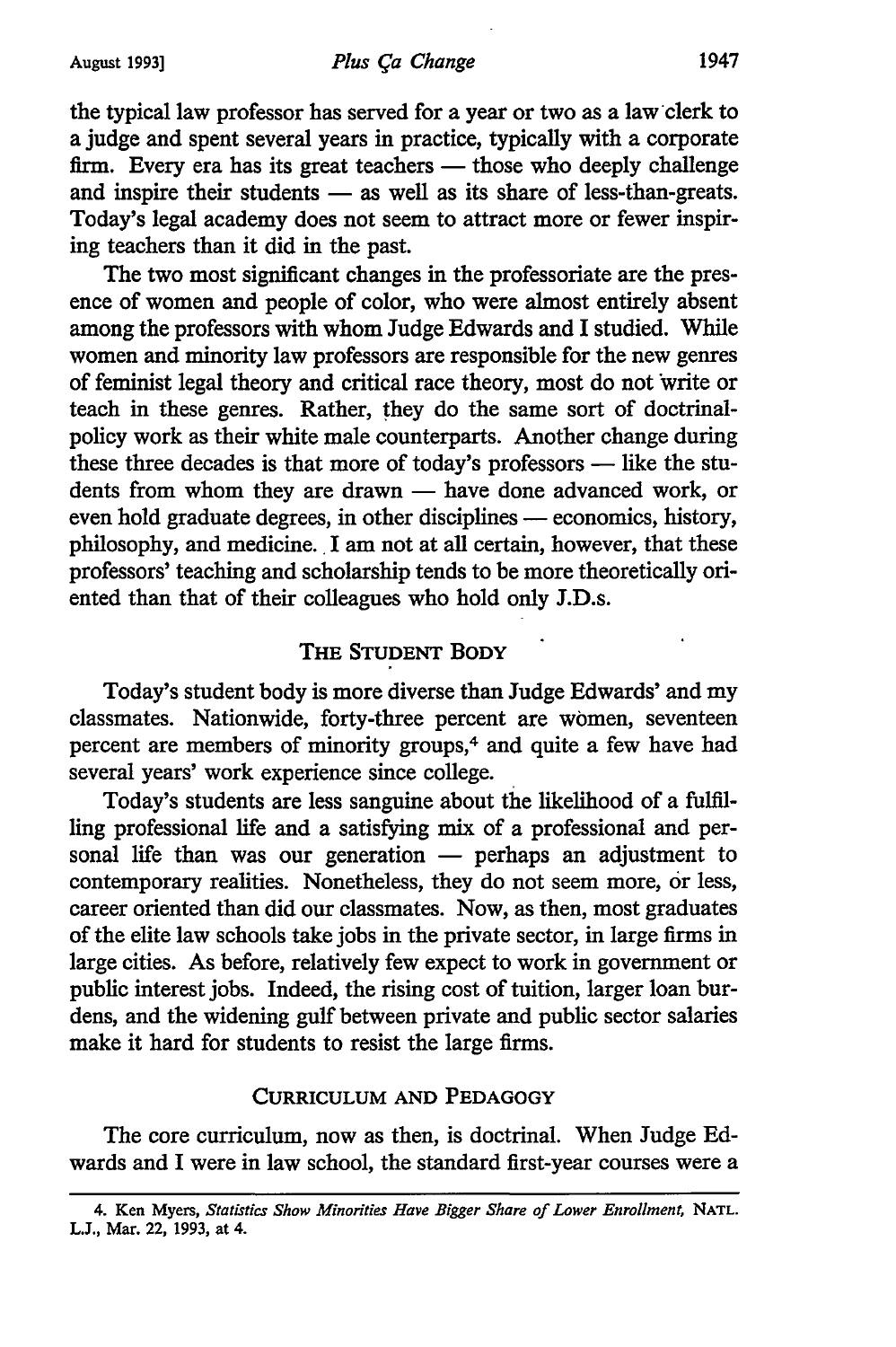year long. Many law schools have since compressed the required curriculum — without compromising the first year's primary mission of teaching legal analysis and without noticeably diminishing students' legal cultural literacy.5 Today's students take the same advanced doc $t$ rinal courses that we did — Corporations, Evidence, Trusts and Estates, Commercial Law, and  $\text{Tax}$   $-$  along with some newer ones, such as Criminal Procedure and Environmental Law. Students now have a broader choice of electives - many sophisticated advanced professional courses as well as some that look like graduate school courses. On the whole, however, a law student's transcript today would not look much less profession oriented than ours. Indeed, a student from the 1960s would feel quite at home in most classrooms of the 1990s. Though he would be struck by the occasional reference to concepts from law and economics and  $-$  less frequently  $-$  by ideas from critical legal studies, feminist theory, and critical race theory, he would seldom take a course taught mainly from any but the standard doctrine-policy perspective. 6

While the dominant form of teaching remains the analysis of cases in a conventional classroom setting, there has been a shift in the style of teaching. The terrorist version of the Socratic method has almost disappeared, and it has been replaced by a mixture of lecture, asking questions of volunteers, and responding to questions from the class at large. In my view, we have moved too far away from the Socratic method, which can be intellectually challenging without being cruel  $$ we have thrown the etching out with the acid  $-$  but I may be in the minority on this. The most significant change in pedagogy over these thirty years is the advent of clinical methods, both through simulation and supervised work with actual clients. Clinical methods introduce students to practical lawyering skills  $-$  such as counseling, witness examination, and negotiation  $-$  that Judge Edwards and I did not acquire in law school thirty years ago; they also can enrich the teaching of doctrine, policy, and legal ethics by situating them in real world contexts.7

<sup>5.</sup> *Cf.* E.D. HIRSCH, CULTURAL LITERACY: WHAT EVERY AMERICAN NEEDS TO KNOW (1987). Of course, as in any discipline, the canon has changed over time. The constitutional law course I took focused on state regulation of interstate commerce and devoted little time to civil rights and civil liberties; the emphasis has flipped in many of today's constitutional law courses.

<sup>6.</sup> A few of Judge Edwards' law clerks apparently had more required courses taught from critical perspectives — certainly more than they would have wished. This is atypical and, indeed, would be difficult to achieve even by design at the vast majority of law schools, elite or otherwise.

<sup>7.</sup> Though clinical methods have great value, I am skeptical about law schools' placing too much emphasis on practical lawyering skills, which by and large are better learned when a lawyer is in practice.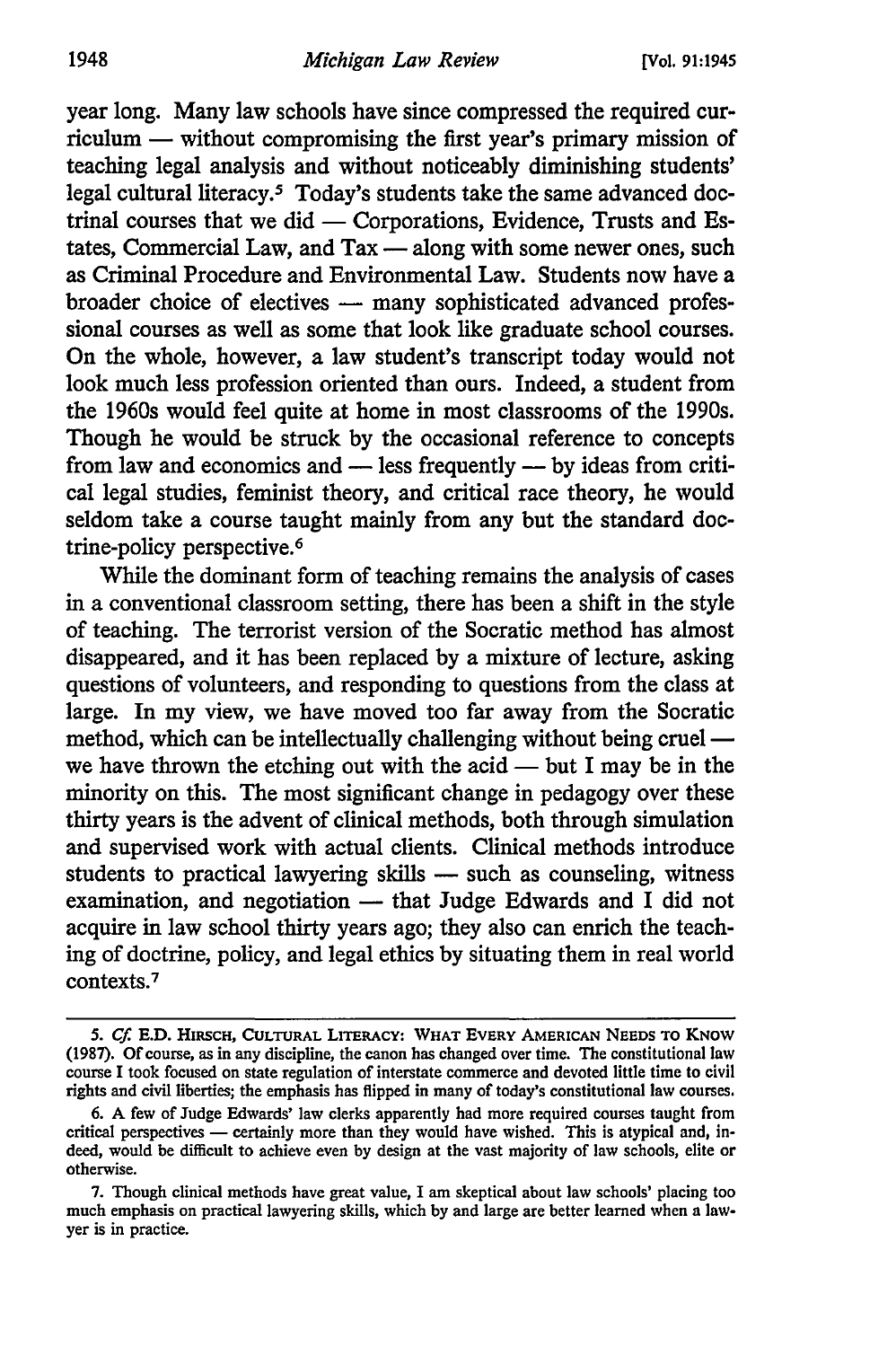The most visible change in the intellectual landscape of the legal  $academy$  is in the law reviews  $-$  both the generic ones and the proliferation of journals dedicated to specialized fields such as law and economics, law and society, feminist legal theory, environmental law, and law and technology. A reader in olden days would not so often have encountered articles with titles such as *Pragmatist and Poststructuralist Critical Legal Practice* 8 or *Deconstructing Los Angeles or a Secret Fax from Magritte Regarding Postliterate Legal Reasoning: A Critique of Legal Education.* <sup>9</sup>

Because the legal academy is not defined by subdisciplines, and because there are so many law reviews  $-$  mostly edited by students rather than refereed by professionals - a perseverant professor who can afford the photocopying and postage can eventually get any article published somewhere. There is little question that the level of pretension has increased, but I doubt that the overall proportion of fatuous articles has. While there are some law professors masquerading as philosophers, economists, or anthropologists, who would be laughed out of the university's cognate departments, many are producing firstrate "law-and" scholarship. As in the case of more conventional scholarship, you usually cannot tell just from the title.

Has there been a diminution of useful scholarship over the years? Not surprisingly, given his occupation, Judge Edwards focuses on doc $t$ rinal-policy scholarship  $-$  the grist for the machinery of appellate courts. The proportion of this sort of work, though perhaps not its absolute quantity, has declined under competition from other genres. Nonetheless, plenty of excellent doctrinal-policy articles continue to be written, treatises continue to be published, and restatements of the law continue to be promulgated. The law reviews undoubtedly contain more abstract legal theory than they did thirty years ago; but they also contain articles that illuminate legal issues from various points of view - race, gender, economic analysis, and empirical social science - and that are designed to affect the ways that lawyers, judges, and other participants in the legal system approach fundamental legal issues. While some of this work is tendentious, it is hardly more so than much doctrinal scholarship.

<sup>8.</sup> Margaret J. Radin & Frank Michelman, *Pragmatist and Poststrocturalist Critical Legal Practice,* 139 U. PA. L. REV. 1019 (1991).

<sup>9.</sup> C. Garrison Lepow, *Deconstructing Los Angeles or a Secret Fax from Magritte Regarding Post/iterate Legal Reasoning: A Critique of Legal Education,* 26 U. MICH. J.L. REF. 69 (1992).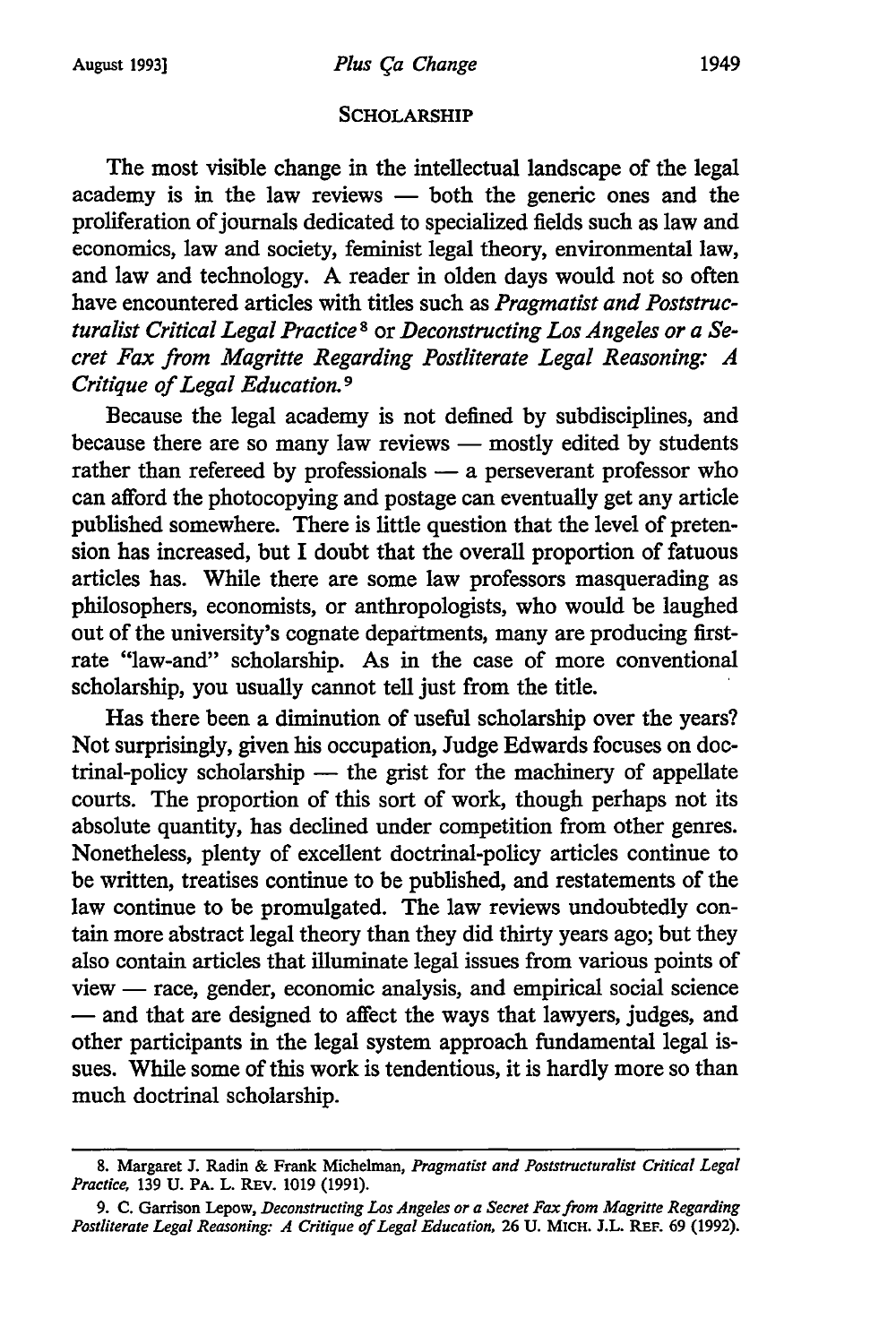#### PROFESSIONALISM

The underlying tone of law schools, now, as thirty years ago, is quasi-professional. I use the modifier, because legal education has always focused on the relatively academic side of law practice - the analysis of doctrine and policy  $-$  rather than on practical lawyering skills.

Has there nonetheless been a decline in reverence for the law and for its guardians in the profession and on the bench? Most likely, yes: there is less grand talk about the law, and perhaps less belief in the possibility of law that rises above interest-group politics. This is hardly surprising given the widespread perception by lawyers, judges, and the public at large that the profession has devolved into a business - and one with sharp practices at that. Reverence for the law may also have suffered from the sorry state of the administration of justice, and also from the disappointed expectations that the judiciary would work major social transformations in racial justice and other social issues.<sup>10</sup> I doubt that the new scholarly genres contribute to cynicism about the law so much as manifest a wider societal discontent with the legal system and profession. Indeed, their writings tend to be idealistic and reform-minded at the same time as they criticize existing practices. What I hear mostly from law professors is not disdain, but some sadness in preparing students for a professional life that many will find unsatisfying even while its demands frustrate the enjoyment of a fulfilling personal and family life.

In sum, the legal academy has not changed all that much in the thirty years since Judge Edwards and I graduated. (Nor had it changed much in the thirty years preceding our admission to law school.) Taking everything into account, a law student who fell asleep in 1963 and awoke in 1993 would not be astonished by his new surrounds. If he had fallen asleep holding a law review  $-$  the soporific power was no weaker in those days — the nature and language of some of the articles would bewilder him, but he would find much that was familiar.

#### **WHENCE**

None of this is cause for self-congratulation. While the legal academy muddles along pretty much as it did thirty years ago, one might hope for more than muddling in a time when the work of lawyers is becoming increasingly complex; when lawyers are perceived, not with-

<sup>10.</sup> For a deeply skeptical view of the judiciary's transformative powers, see GERALD N. ROSENBERG, THE HOLLOW HOPE: CAN COURTS BRING ABOUT SOCIAL CHANGE? (1991).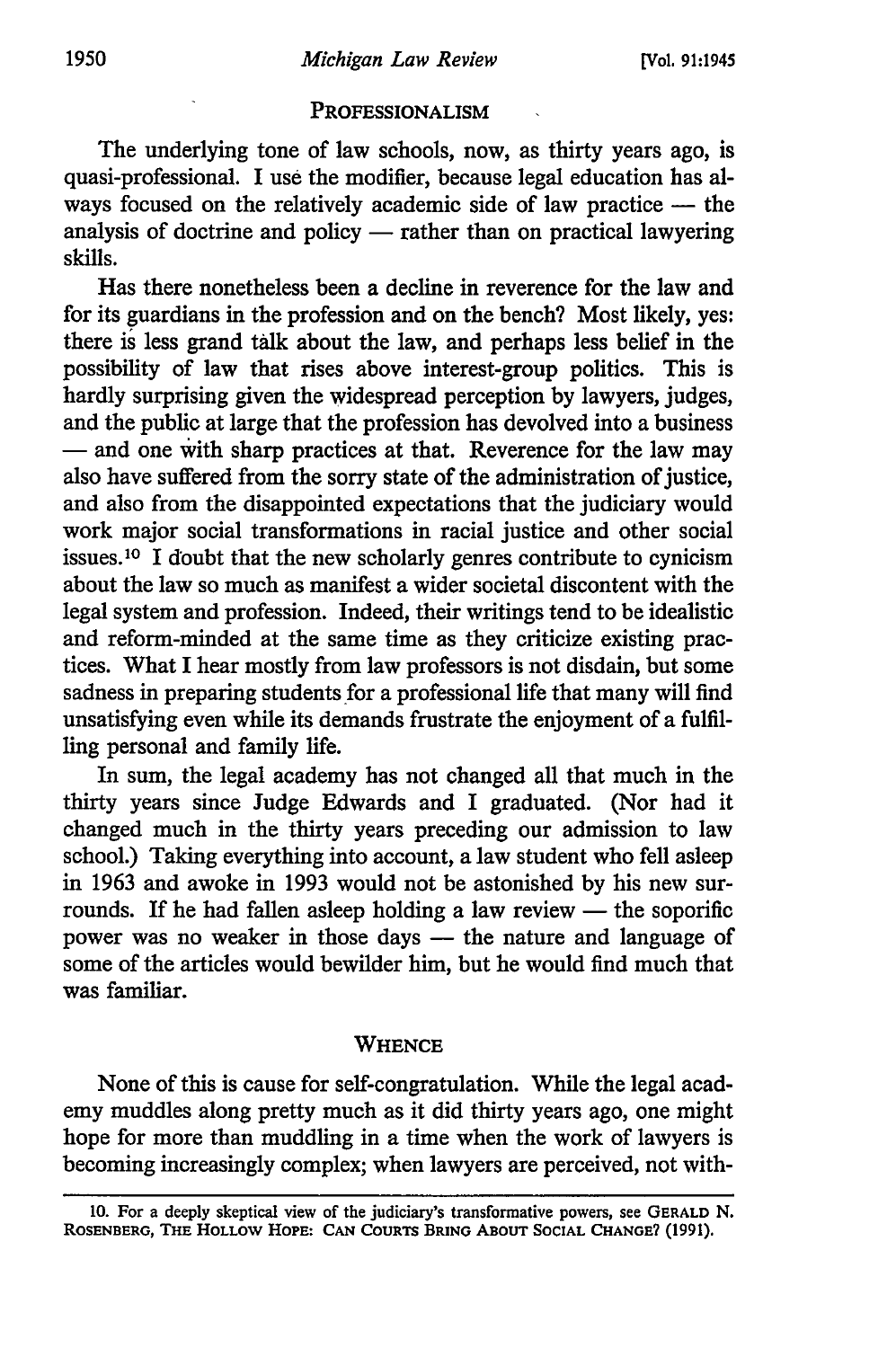out some justification, as problem-makers rather than problem-solvers; when the administration of justice often seems an oxymoron; when the bench and bar are wanting in courtesy and civility; and when there is widespread skepticism about the very possibility of a legal "profession."

This is not the place to set out a detailed agenda for the reform of the legal academy, but let me conclude by mentioning several areas in which we could do better. First, while the case method is an excellent vehicle for teaching the basic skills of legal analysis in the first year, there is little justification for the continuing obsession with appellate decisions in the second and third years. The conventional mode of pedagogy is poorly suited to teaching students most of the problemsolving skills and bodies of knowledge necessary to become competent and sophisticated lawyers and policymakers. We have not been thoughtful about what these skills and bodies of knowledge are and therefore have not systematically considered how to go about teaching them. 11 Second, the writing abilities of our entering students have, at very least, not increased over the years. Yet we do little to improve their writing skills during law school; as a result, significant numbers of bright young lawyers are not able to express themselves well, whether in memoranda to clients or formal legal documents. Third *pace* Judge Edwards — law reviews contain a surfeit of doctrinal writing as well as high theory, to the exclusion of scholarship that connects doctrine and theory with the way law actually operates. The legal academy seems especially uninterested in empirically based research designed to improve. the systems for administering civil and criminal justice.

My final point is a good news, bad news story. Judge Edwards and I were not required to take courses in legal ethics or professional responsibility. Like most of my classmates, I did not. If only because of a mandate from the  $ABA$  - inspired by Watergate - law schools now purport to teach legal ethics to all students. "Purport" gets it about right, for most faculties have, at best, approached the task halfheartedly. The reasons vary from the assumption that the subject has no intellectual content, to the belief that courses in ethics will not

<sup>11.</sup> Actually, the so-called MacCrate Task Force has made a partial effort in this direction. *See* THE TASK FORCE ON LAW SCHOOLS AND THE PROFESSION, AMERICAN BAR AssoCIATION, LEGAL EDUCATION AND PROFESSIONAL DEVELOPMENT - AN EDUCATIONAL CONTINUUM (1992). (Robert MacCrate of Sullivan & Cromwell chaired the Task Force.) The centerpiece of the document, *The Statement of Fundamental Lawyering Skills and Professional Values, in id.* at 135, is an exhaustive taxonomy oflawyering skills. Unfortunately, it is likely to be tarred with its surrounding recommendations about the time, place, and manner of teaching these skills, which, for good reason, are generating opposition from the legal academy.